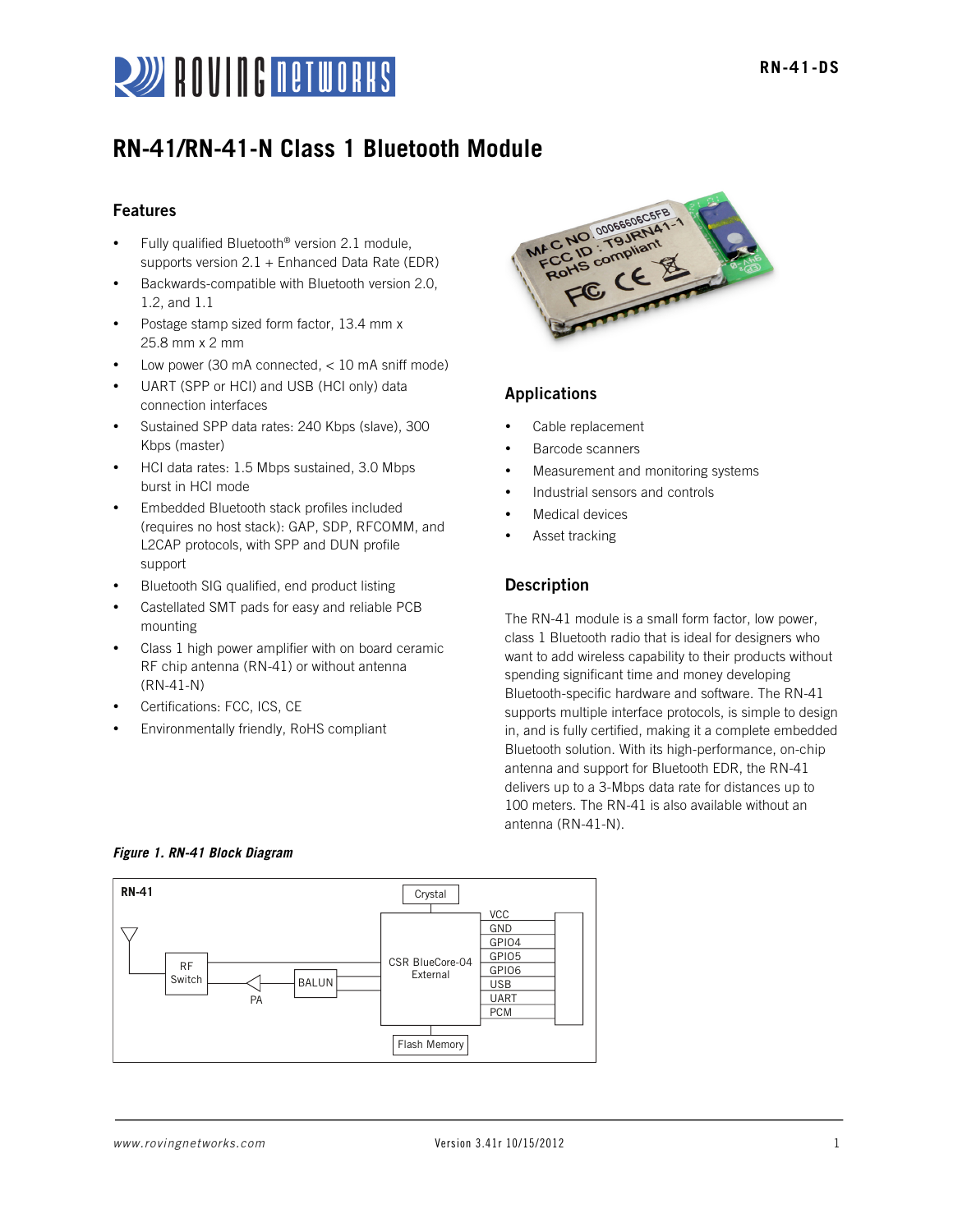# **OVERVIEW**

- Baud rate speeds: 1,200 bps up to 921 Kbps, non-standard baud rates can be programmed
- Class 1 radio, 330' (100 m) range, 15 dBm output transmitter, -80 dBm typical receive sensitivity
- Frequency  $2,402 \sim 2,480$  MHz
- FHSS/GFSK modulation, 79 channels at 1-MHz intervals
- Secure communication, 128-bit encryption
- Error correction for guaranteed packet delivery
- Configuration via the local UART and over-the-air RF
- Auto-discovery/pairing does not require software configuration (supports instant cable replacement)
- Auto-connect master, I/O pin (DTR), and character-based trigger modes

The module's moisture sensitivity level (MSL) is 1. Table 1 shows the module's size and weight.

#### *Table 1. Module Size & Weight*

| <b>Parameter</b> | <b>RN-41</b>                | <b>RN-41-N</b>            | <b>Units</b> |
|------------------|-----------------------------|---------------------------|--------------|
| Size             | $13.4 \times 25.8 \times 2$ | $13.4 \times 19 \times 2$ | mm           |
| Weight           | 0.055                       | 0.020                     | Oz.          |

Tables 2 through 5 provide detailed specifications for the module.

#### *Table 2. Environmental Conditions*

| <b>Parameter</b>              | Value                                  |
|-------------------------------|----------------------------------------|
| Temperature Range (Operating) | $-40^{\circ}$ C $\sim$ 85 $^{\circ}$ C |
| Temperature Range (Storage)   | $-40^{\circ}$ C ~ 85 $^{\circ}$ C      |
| Relative Humidity (Operating) | $\leq 90\%$                            |
| Relative Humidity (Storage)   | $\leq 90\%$                            |

#### *Table 3. Electrical Characteristics*

| <b>Parameter</b>                  | Min. | Typ. | Max. | <b>Units</b> |
|-----------------------------------|------|------|------|--------------|
| Supply Voltage (DC)               | 3.0  | 3.3  | 3.6  | v            |
| <b>RX Supply Current</b>          |      | 35   | 60   | mA           |
| <b>TX Supply Current</b>          |      | 65   | 100  | mA           |
| <b>Average Power Consumption</b>  |      |      |      |              |
| Standby/Idle (Default Settings)   |      | 25   |      | mA           |
| Connected (Normal Mode)           |      | 30   |      | mA           |
| Connected (Low-Power Sniff)       |      | 8    |      | mA           |
| Standby/Idle (Deep Sleep Enabled) | 250  | 2.5  |      | mA           |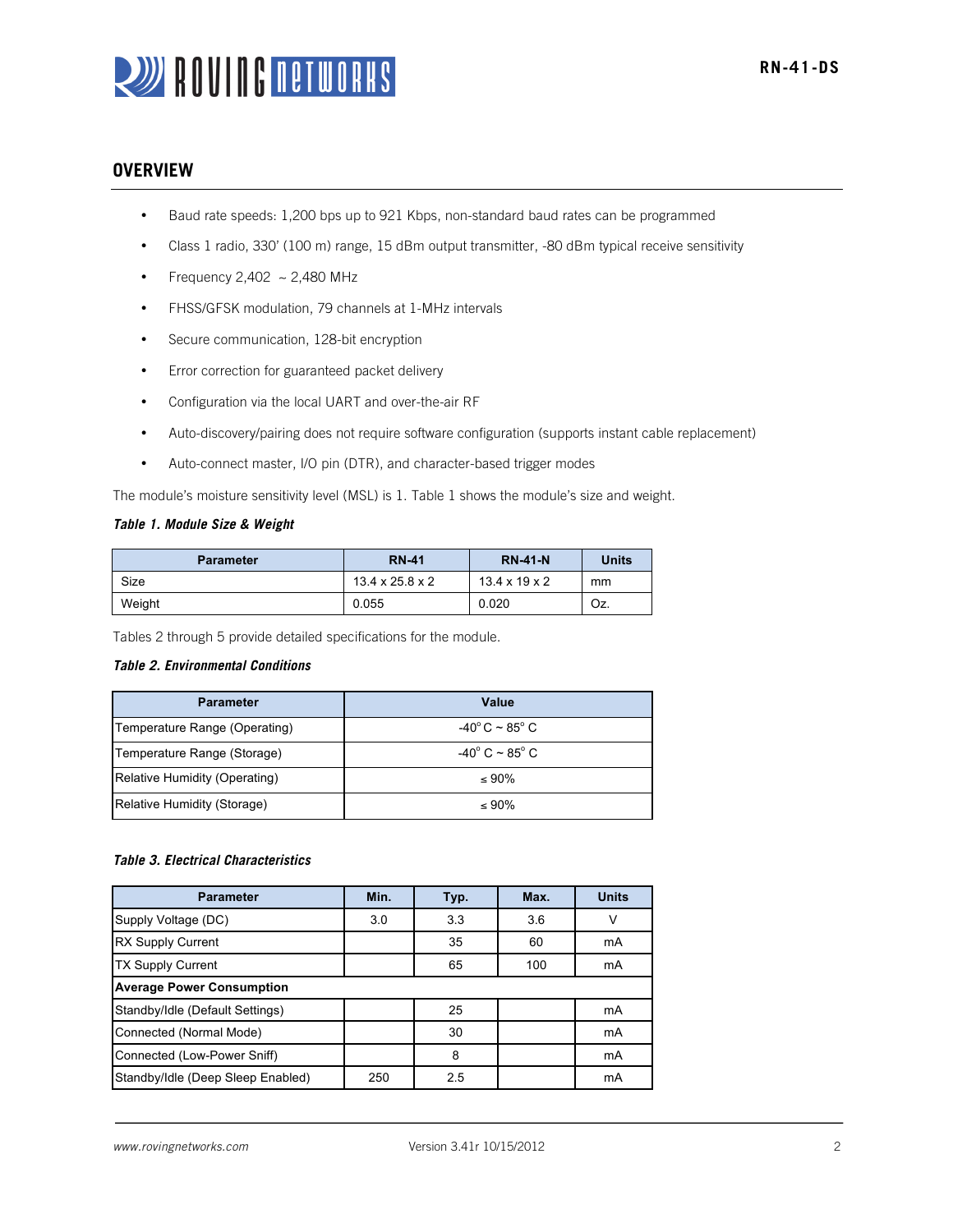

#### *Table 4. Radio Characteristics*

| <b>Parameter</b>                            | <b>Frequency</b><br>(GHz) | Min.                     | Typ. | Max.                     | <b>Bluetooth</b><br><b>Specification</b> | <b>Units</b>    |
|---------------------------------------------|---------------------------|--------------------------|------|--------------------------|------------------------------------------|-----------------|
| Sensitivity at 0.1% BER                     | 2.402                     | $\overline{\phantom{a}}$ | -80  | $-86$                    | $\leq -70$                               | dB <sub>m</sub> |
|                                             | 2.441                     | $\overline{\phantom{a}}$ | -80  | -86                      |                                          | dBm             |
|                                             | 2.480                     | $\overline{\phantom{a}}$ | -80  | $-86$                    |                                          | dBm             |
| <b>IRF Transmit Power</b>                   | 2.402                     | 15.0                     | 16.0 |                          | $\leq 20$                                | dBm             |
|                                             | 2.441                     | 15.0                     | 16.0 |                          |                                          | dBm             |
|                                             | 2.480                     | 15.0                     | 16.0 |                          |                                          | dBm             |
| Initial Carrier Frequency Tolerance         | 2.402                     |                          | 5    | 75                       | 75                                       | kHz             |
|                                             | 2.441                     | $\overline{\phantom{a}}$ | 5    | 75                       |                                          | kHz             |
|                                             | 2.480                     | $\overline{\phantom{a}}$ | 5    | 75                       |                                          | kHz             |
| 20-dB Bandwidth for Modulated Carrier       |                           | $\overline{\phantom{a}}$ | 900  | 1000                     | $≤ 1000$                                 | kHz             |
| Drift (Five Slots Packet)                   |                           | $\overline{\phantom{a}}$ | 15   | $\overline{\phantom{a}}$ | 40                                       | kHz             |
| <b>Drift Rate</b>                           |                           | $\overline{\phantom{a}}$ | 13   | $\overline{\phantom{a}}$ | 20                                       | kHz             |
| ∆f1 <sub>avg</sub> Maximum Modulation       | 2.402                     | 140                      | 165  | 175                      | >140                                     | kHz             |
|                                             | 2.441                     | 140                      | 165  | 175                      |                                          | kHz             |
|                                             | 2.480                     | 140                      | 165  | 175                      |                                          | kHz             |
| $\Delta f2_{\text{avg}}$ Minimum Modulation | 2.402                     | 140                      | 190  |                          | 115                                      | kHz             |
|                                             | 2.441                     | 140                      | 190  | $\overline{\phantom{a}}$ |                                          | kHz             |
|                                             | 2.480                     | 140                      | 190  | $\overline{\phantom{0}}$ |                                          | kHz             |

# *Table 5. Digital I/O Characteristics*

| $3.0 V \leq VDD \leq 3.3 V$                           | Min.        | Typ.                     | Max.                     | <b>Units</b> |
|-------------------------------------------------------|-------------|--------------------------|--------------------------|--------------|
| Input Logic Level Low                                 | $-0.4$      | $\overline{\phantom{0}}$ | $+0.8$                   |              |
| Input Logic Level High                                | 0.7 VDD     |                          | $VDD + 0.4$              |              |
| Output Logic Level Low                                |             |                          | 0.2                      |              |
| Output Logic Level High                               | $VDD - 0.2$ |                          | $\overline{\phantom{0}}$ |              |
| All I/O pins (Except reset) Default to Weak Pull Down | $+0.2$      | $+1.0$                   | $+5.0$                   | uA           |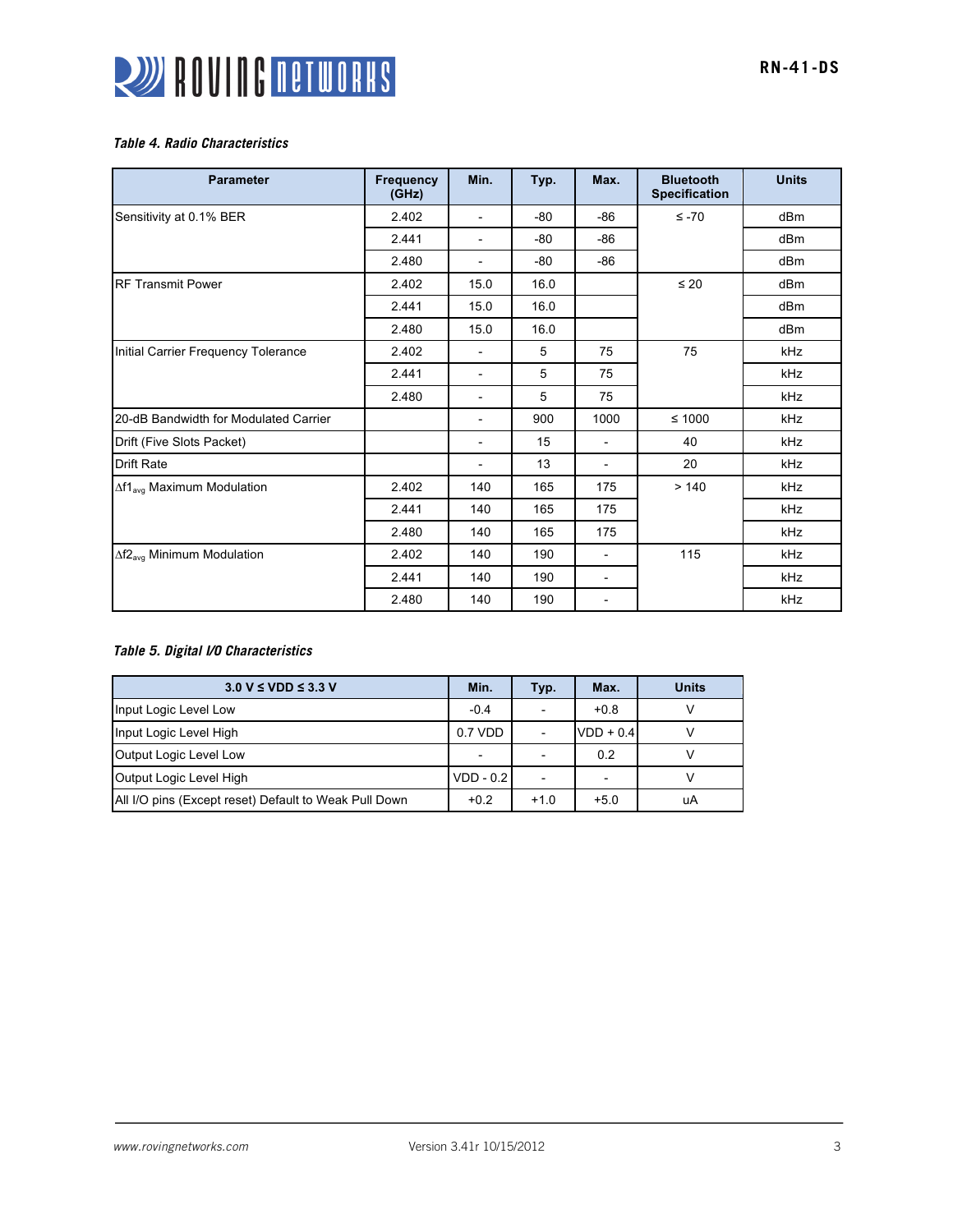

Figure 2 shows the pinout and Table 6 describes the pins.

#### *Figure 2. RN-41/RN-41-N Pinout*



#### *Table 6. Pin Description*

| Pin            | <b>Name</b>       | <b>Description</b>                                                        | <b>Default</b>                    |
|----------------|-------------------|---------------------------------------------------------------------------|-----------------------------------|
| 1              | <b>GND</b>        | Ground                                                                    |                                   |
| 2              | SPI_MOSI          | Programming only                                                          | No connect                        |
| 3              | GPIO <sub>6</sub> | Set Bluetooth master (high = auto-master mode)                            | Input to RN-41 with weak pulldown |
| 4              | GPIO7             | Set baud rate (high = force $9,600$ , low = 115 K<br>or firmware setting) | Input to RN-41 with weak pulldown |
| 5              | <b>RESET</b>      | Active-low reset                                                          | Input to RN-41 with 1K pullup     |
| 6              | SPI CLK           | Programming only                                                          | No Connect                        |
| $\overline{7}$ | PCM CLK           | <b>PCM</b> interface                                                      | No Connect                        |
| 8              | PCM_SYNC          | <b>PCM</b> interface                                                      | No Connect                        |
| 9              | PCM_IN            | <b>PCM</b> interface                                                      | No Connect                        |
| 10             | PCM OUT           | <b>PCM</b> interface                                                      | No Connect                        |
| 11             | <b>VDD</b>        | 3.3-V regulated power input                                               |                                   |
| 12             | <b>GND</b>        | Ground                                                                    |                                   |
| 13             | UART RX           | UART receive input                                                        | Input to RN-41                    |
| 14             | UART_TX           | <b>UART</b> transmit output                                               | High level output from RN-41      |
| 15             | UART_RTS          | UART RTS, goes high to disable host transmitter                           | Low level output from RN-41       |
| 16             | UART CTS          | UART CTS, if set high, it disables transmitter                            | Low level input to RN-41          |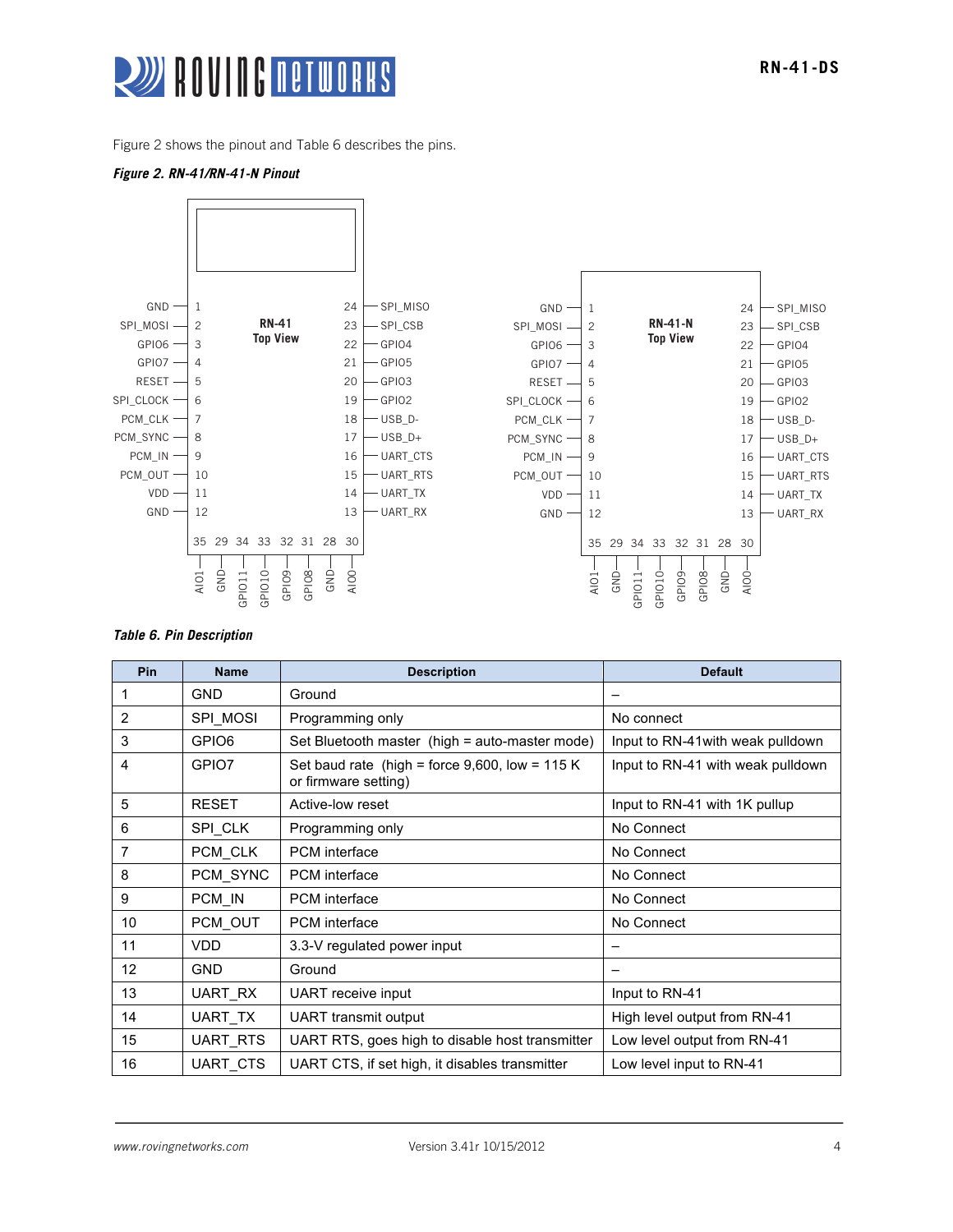

| Pin       | <b>Name</b>        | <b>Description</b>                             | <b>Default</b>                                                         |
|-----------|--------------------|------------------------------------------------|------------------------------------------------------------------------|
| 17        | USB D+             | USB port                                       | 1.5 K pullup activated when USB<br>port is ready (~500 ms after reset) |
| 18        | USB <sub>D</sub> - | USB port                                       |                                                                        |
| 19        | GPIO <sub>2</sub>  | Status, high when connected, low otherwise     | Output from RN-41                                                      |
| 20        | GPIO3              | Auto discovery = high                          | Input to RN-41 with weak pulldown                                      |
| 21        | GPIO <sub>5</sub>  | Status, toggles based on state, low on connect | Output from RN-41                                                      |
| 22        | GPIO4              | Set factory defaults                           | Input to RN-41 with weak pulldown                                      |
| 23        | SPI_CSB            | Programming only                               | No connect                                                             |
| 24        | SPI MISO           | Programming only                               | No connect                                                             |
| $25 - 27$ | <b>NC</b>          | RF pad, keep all traces and planes clear       |                                                                        |
| $28 - 29$ | GND                | Ground                                         |                                                                        |
| 30        | AIO0               | Optional analog input                          | Not used                                                               |
| 31        | GPIO8              | Status (RF data RX/TX)                         | Output from RN-41                                                      |
| 32        | GPIO <sub>9</sub>  | 1/O                                            | Input to RN-41 with weak pulldown                                      |
| 33        | GPIO <sub>10</sub> | I/O (remote DTR signal)                        | Input to RN-41 with weak pulldown                                      |
| 34        | GPIO <sub>11</sub> | I/O (remote RTS signal)                        | Input to RN-41 with weak pulldown                                      |
| 35        | AIO <sub>1</sub>   | Optional analog input                          | Not Used                                                               |

Figure 3 shows the module's physical dimensions.

# *Figure 3. RN-41/RN-41-N Physical Dimensions*



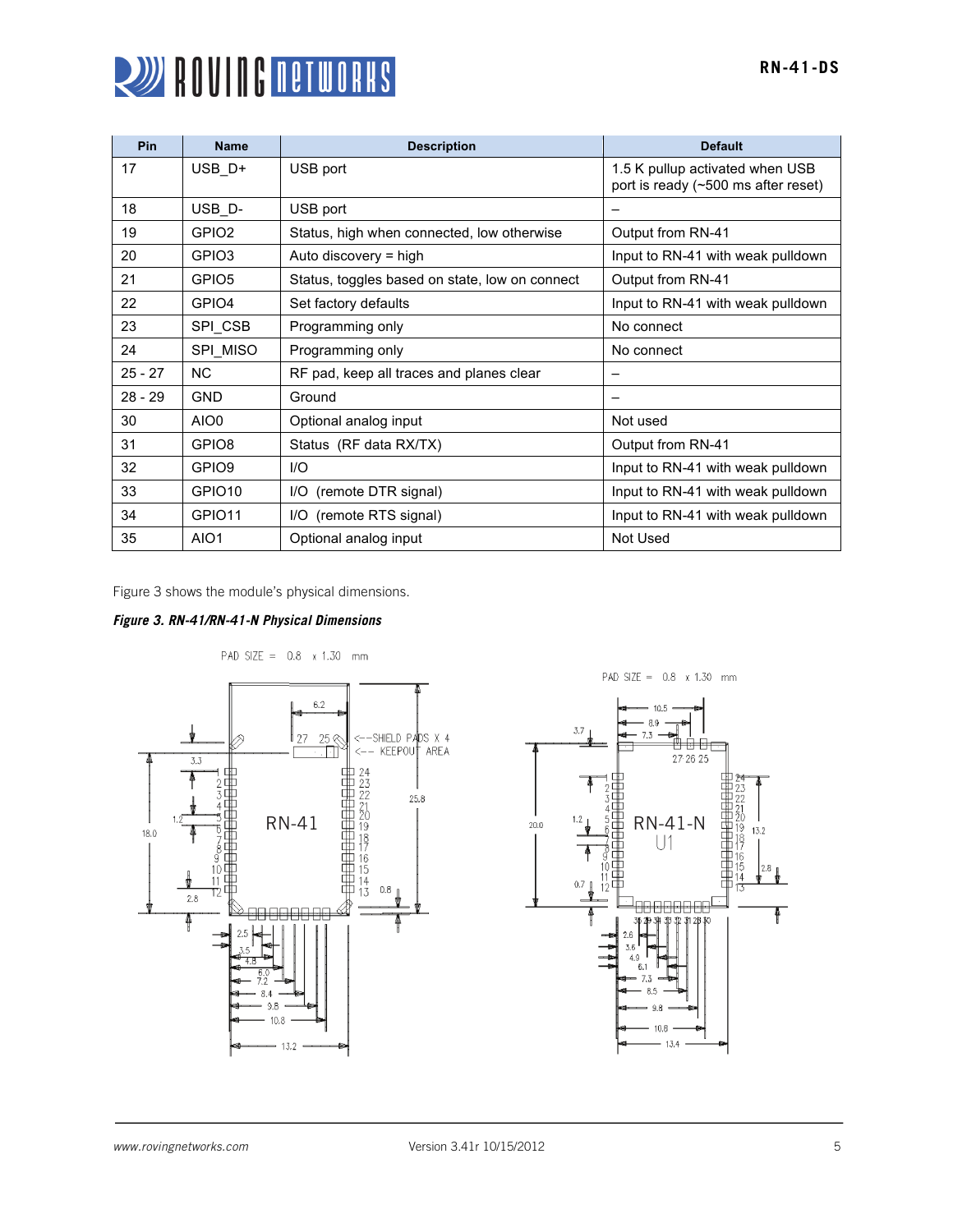

# TYPICAL APPLICATION SCHEMATIC

Figure 4 shows a typical application schematic.

#### *Figure 4. Application Schematic*

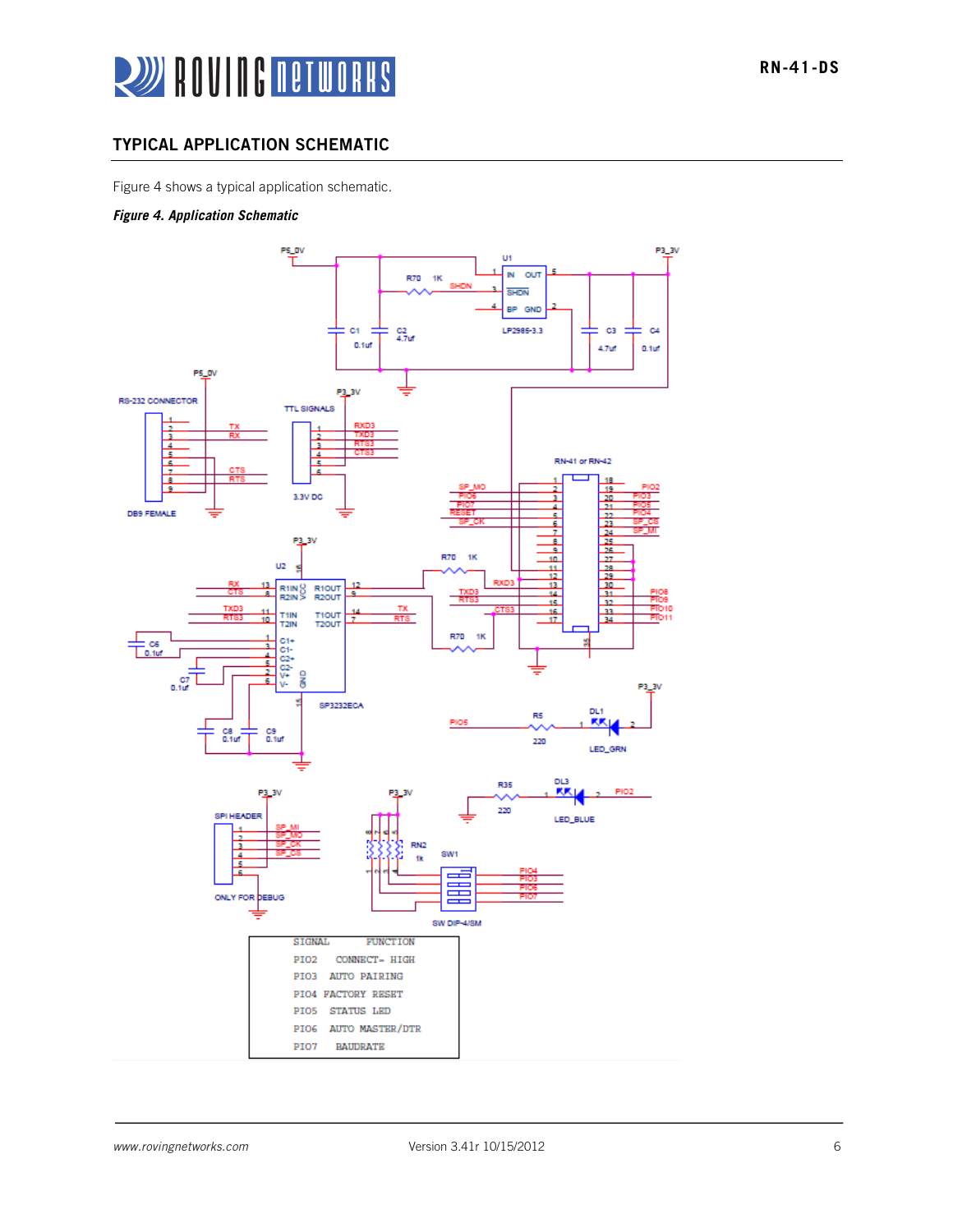

# DESIGN CONCERNS

The following sections provide information on designing with the RN-41 module, including radio interference, factory reset, solder reflow profile, connection status, etc.

# Reset Circuit

The RN-41 contains a 1k pullup to VCC, and the reset polarity is active low. The module's reset pin has an optional poweron-reset circuit with a delay, which should only be required if the input power supply has a very slow ramp or tends to bounce or have instability on power up. Often a microcontroller or embedded CPU I/O is available to generate the reset once power is stable. If not, designers can use one of the many low-cost power supervisor chips currently available, such as the MCP809, MCP102/121, and Torex XC61F.

# Factory Reset Using GPIO4

Roving Networks recommends that designers connect the GPIO4 pin to a switch, jumper, or resistor so it can be accessed. This pin can be used to reset the module to its factory default settings, which is critical in situations where the module has been misconfigured. To reset the module to the factory defaults, GPIO4 should be high on power-up and then toggle low, high, low, high with a 1 second wait between the transitions.

#### Connection Status

GPIO5 is available to drive an LED, and it blinks at various speeds to indicate status (see Table 7). GPIO2 is an output that directly reflects the connection state as shown in Table 8.

#### *Table 7. GPIO5 Status*

| <b>GPIO5 Status</b> | <b>Description</b>                                        |
|---------------------|-----------------------------------------------------------|
| Toggle at 1 Hz      | The module is discoverable and waiting for a connection.  |
| Toggle at 10 Hz     | The module is in command mode.                            |
| Low                 | The module is connected to another device over Bluetooth. |

#### *Table 8. GPIO2 Status*

| <b>GPIO2 Status</b> | <b>Description</b>                                        |
|---------------------|-----------------------------------------------------------|
| High                | The module is connected to another device over Bluetooth. |
| _ow                 | The module is not connected over Bluetooth.               |

#### HCI Mode

Roving Networks offers the Host Controller Interface (HCI) mode in addition to the standard operational mode of its Bluetooth modules (standard mode refers to the on-board stack running on the module).

In HCI mode, the on-board stack is bypassed and the module is put in a state that runs the Bluetooth baseband. The HCI provides a command reference interface to the baseband controller and the link manager, and provides access to the hardware status and control registers. This interface provides a uniform method for accessing the Bluetooth baseband capabilities.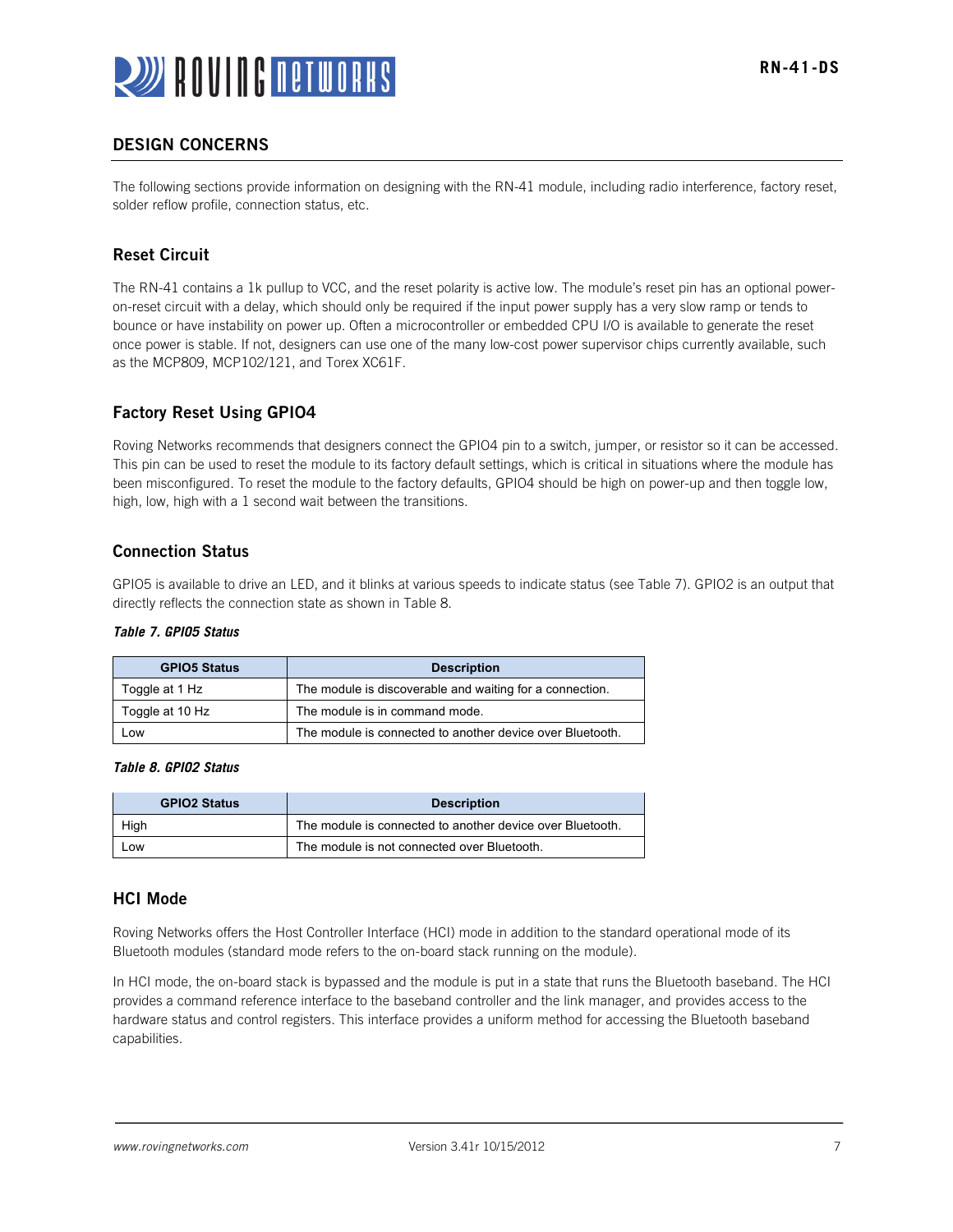

In this mode, the Bluetooth stack is no longer on-board the module. It is offloaded to the interfacing host processor. The Bluetooth module is used as a radio, performing the lower level MAC functionalities, while the application stack runs on the host processor.

Using the module in HCI mode allows designers to implement profiles that are not natively supported on the Bluetooth module.

NOTE: HCI mode requires a separate firmware build that must be loaded into the module's flash at the factory. Is not upgradeable in the field.

Roving Networks offers HCI mode in two hardware interfaces:

- **HCI over UART**
- HCI over USB

#### HCI over UART

In this mode, the hardware interface between the host processor and the Bluetooth module is the UART. You must interface the flow control signals between the host processor and the Bluetooth module for the HCI interface to work. Failure to do so can cause the host processor and the Bluetooth module to become out of sync and break the Bluetooth link.

#### HCI over USB

In this mode, the hardware interface between the host processor and the Bluetooth module is the USB. In this architecture, the Bluetooth module is the USB slave and the host processor is the USB host.

Using the USB interface offers the advantage of a faster data link between the Bluetooth module and the host processor. With this architecture, it is possible to achieve Bluetooth's theoretical maximum throughput of 3 Mpbs.

# Using the SPI Bus to Upgrade the Flash Memory

While not required, this bus is very useful for configuring the Bluetooth modules' advanced parameters. The bus is required when upgrading the module's firmware. The typical application schematic shown in Figure 4 shows a 6-pin header that can be implemented to gain access to this bus. A minimum-mode version might simply use the SPI signals (4 pins) and obtain ground and VCC from elsewhere in the design.

#### Minimizing Radio Interference

When laying out the carrier board for the RN-41 module, the areas under the antenna and shielding connections should not have surface traces, ground planes, or exposed vias (see Figure 5). For optimal radio performance, the RN-41 module's antenna end should protrude at least 5 mm beyond any metal enclosure.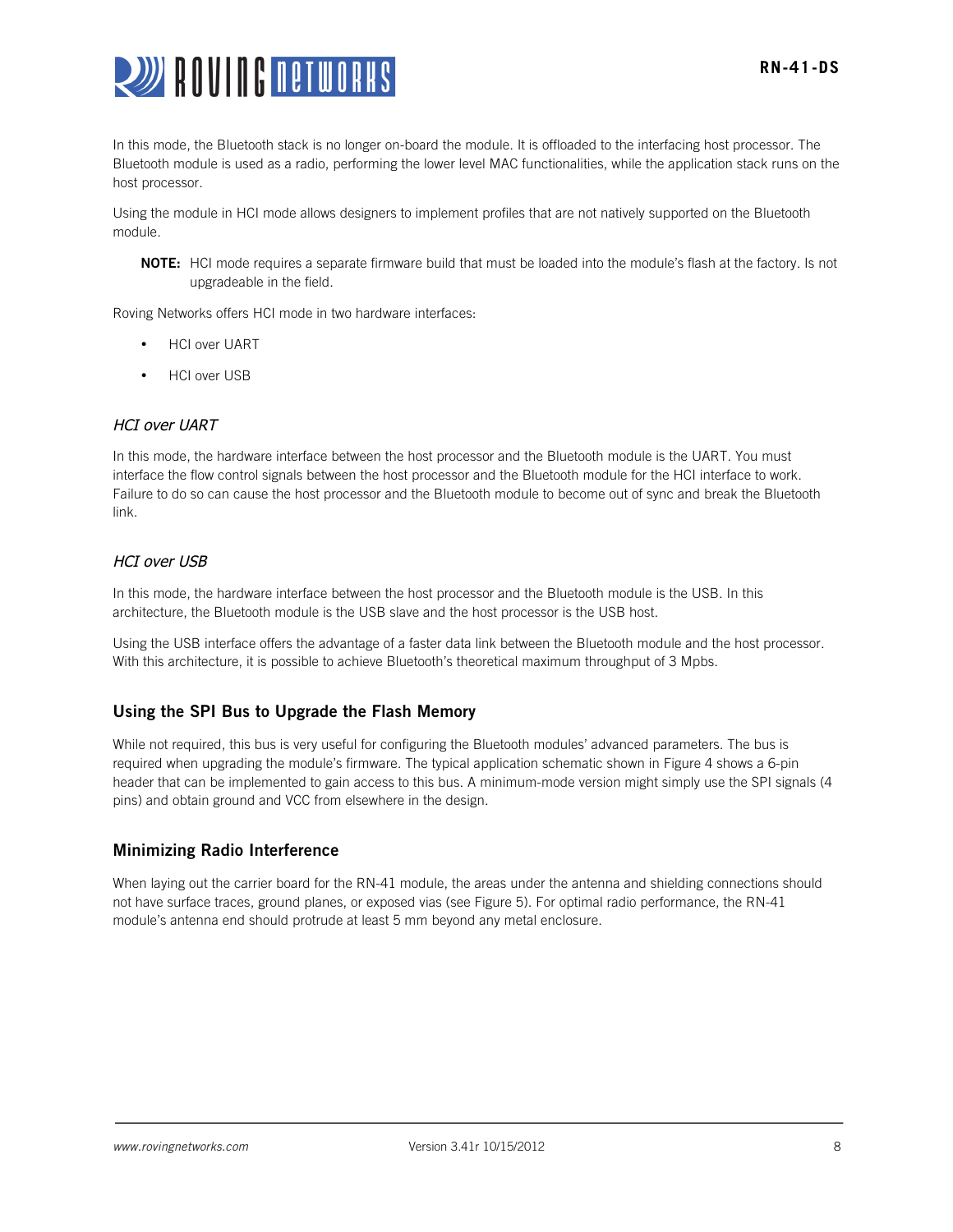# **WE ROUTE BETWORKS**



Because the RN-41-N does not contain an antenna, it does not carry regulatory approvals.

If designers use Roving Networks recommended design, they can file for a permissible antenna change and use Roving Networks' regulatory approvals. Roving Networks recommends the Yageo chip antenna for the RN-41-N module. For detailed information on this antenna, refer to the Yageo chip antenna data sheet on the Support page of the Roving Networks website at http://www.rovingnetworks.com/Support\_Overview.

If designers choose to use another antenna, they must go through the regulatory approval process.

# Solder Reflow Profile

The lead-free solder reflow temperature and times are:

- *Temperature*—230° C, 30 40 seconds, peak 250° C maximum
- *Preheat temperature*—165° ± 15° C, 90 to 120 seconds
- *Time*—Single pass, one time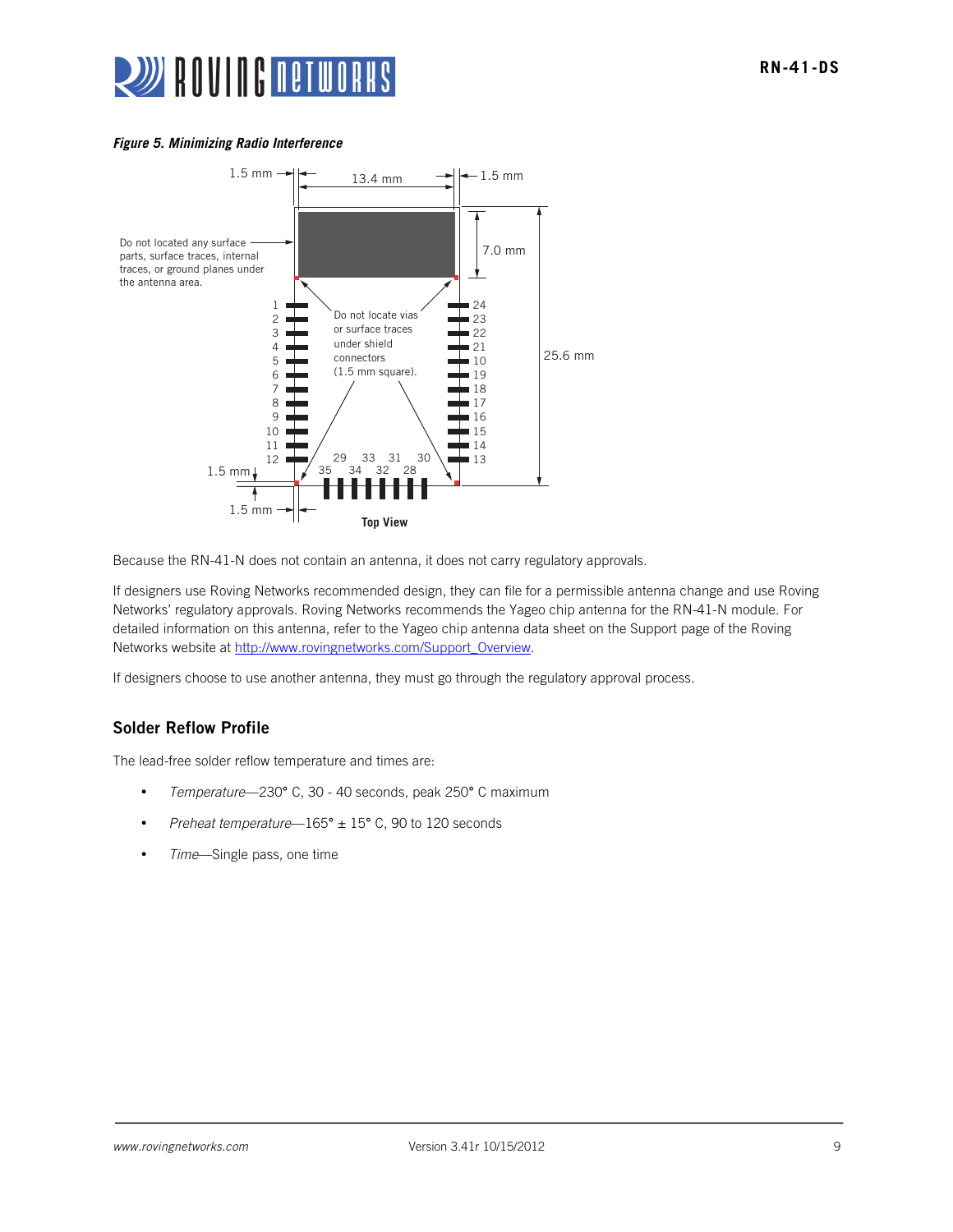# COMPLIANCE INFORMATION

Table 9 describes the module's compliance information.

#### *Table 9. Compliance Information (RN-41 Only)*

| Category         | Country       | <b>Standard</b>                     |  |
|------------------|---------------|-------------------------------------|--|
| Radio            | <b>USA</b>    | FCC CFR47 Part 15 C, para 15.247    |  |
|                  | FCC ID:       | T9J-R41-1                           |  |
|                  | Europe        | EN 300 328-1                        |  |
|                  |               | EN 300 328-2 2.4GHz                 |  |
|                  | Canada        | IC RSS-210 low power comm. device   |  |
|                  | IC Canada ID: | 6514A-RN411                         |  |
| <b>EMC</b>       | <b>USA</b>    | FCC CFR47 Part 15 subclass B        |  |
|                  | Europe        | EN 55022 Class B radiated           |  |
|                  |               | EN61000-4-2 ESD immunity            |  |
|                  |               | EN61000-4-3 radiated field          |  |
|                  |               | EN61000-4-6 RF immunity             |  |
|                  |               | EN61000-4-8 power magnetic immunity |  |
| <b>Bluetooth</b> | <b>LISTED</b> | B013180                             |  |
| Environmental    | <b>RoHS</b>   | RoHS compliant                      |  |

# ORDERING INFORMATION

Table 10 provides ordering information.

#### *Table 10. Ordering Information*

| <b>Part Number</b>                                          | <b>Description</b>                                                              |  |
|-------------------------------------------------------------|---------------------------------------------------------------------------------|--|
| <b>RN-41</b>                                                | Standard Application firmware (SPP/DUN Master and Slave).                       |  |
| RN-41-HCI                                                   | HCI firmware (HCI over H4 UART).                                                |  |
| RN-41-USB                                                   | USB firmware (HCI over USB port, slave device at 12-Mbps rate).                 |  |
| RN-41-HID                                                   | HID firmware supporting HID device and SPP profiles.                            |  |
| <b>RN-41-N</b>                                              | Standard application firmware (SPP and DUN) without antenna.                    |  |
| <b>RN-41-N-HCI</b>                                          | HCI firmware (HCI over H4 UART) without antenna.                                |  |
| RN-41-N-USB                                                 | USB firmware (HCI over USB port, slave device at 12-Mbps rate) without antenna. |  |
| RN-41-N-HID                                                 | HID firmware supporting HID device and SPP profiles without antenna.            |  |
| For other configurations, contact Roving Networks directly. |                                                                                 |  |

Go to http://www.rovingnetworks.com for current pricing and a list of distributors carrying Roving Networks products.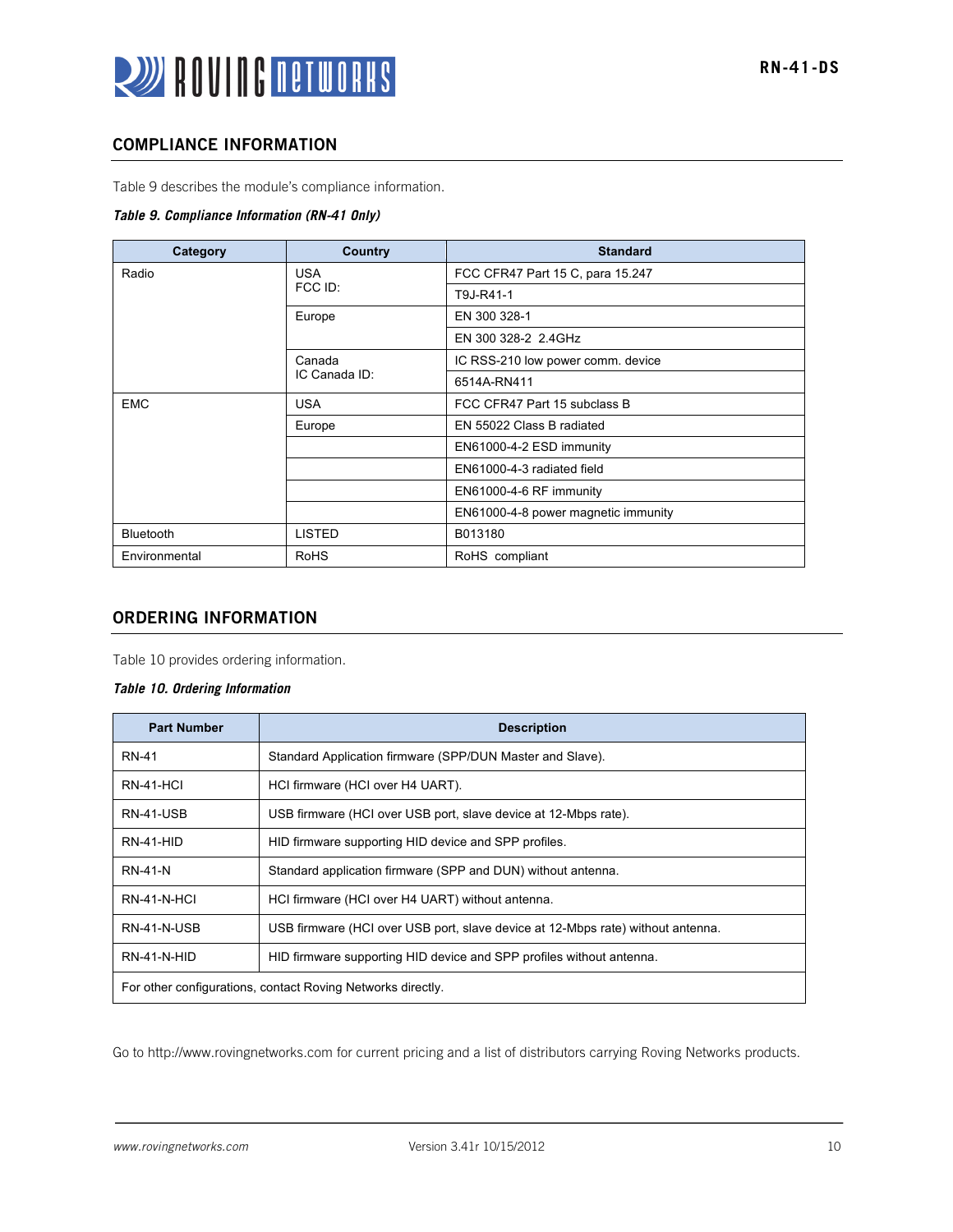

# REVISION HISTORY

# Version 3.41r 10/15/2012

• Updated the GPIO5 status table to correctly show that when GPIO5 is low, it indicates that the module is connected to another device over Bluetooth.